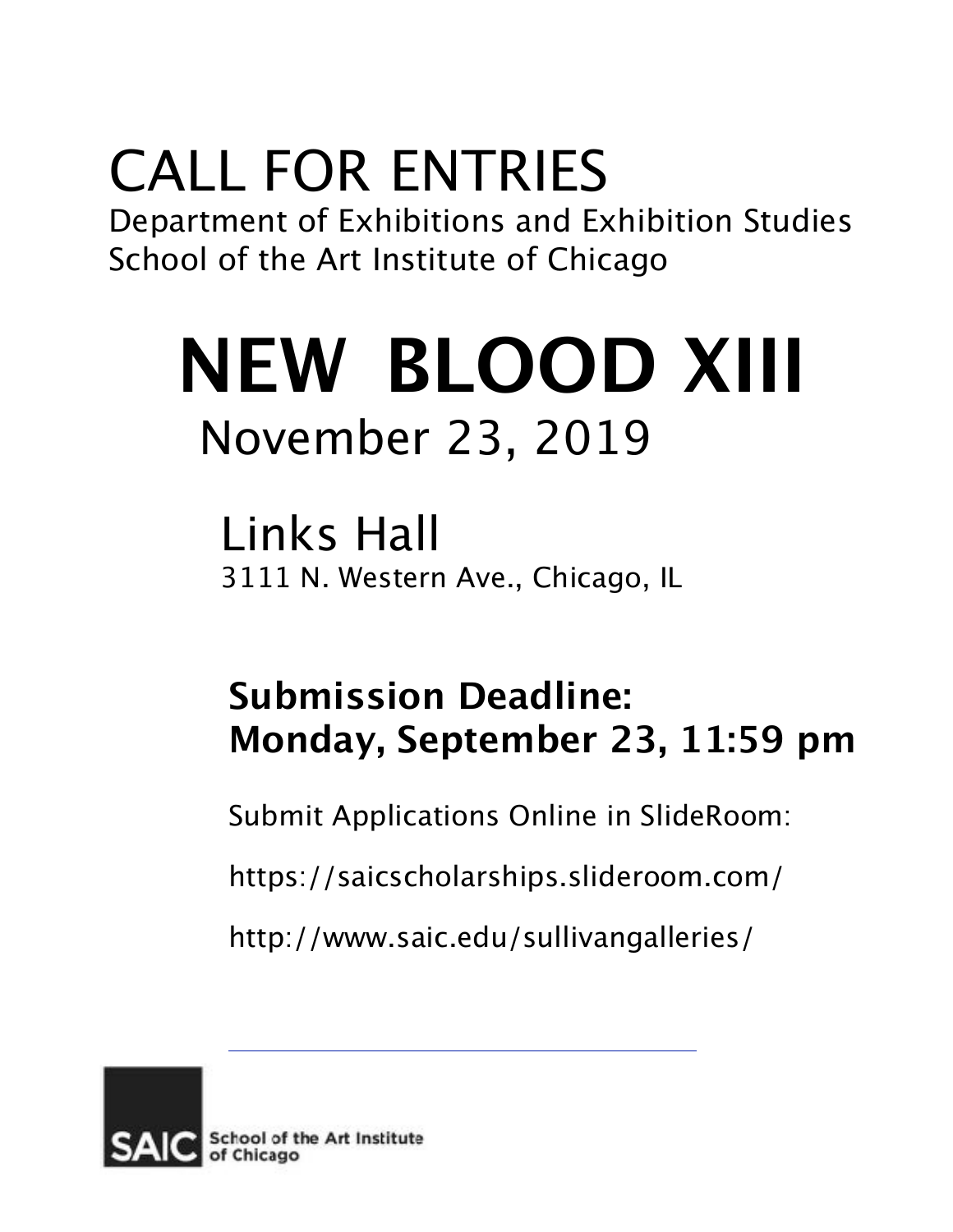#### **DESCRIPTION/ELIGIBILITY:**

New Blood *XIII* is the annual student festival of performance, live art and time-based work at SAIC. This year SAIC will host New Blood *XIII* on Saturday, November 23, 2019 at Links Hall (3111 N. Western Avenue in Chicago, IL). All currently enrolled undergraduate, graduate, and postbaccalaureate SAIC students are encouraged to apply. Thoughtful proposals from any direction are welcomed. Collaborative proposals must include at least one SAIC student. Applicants are encouraged to apply with new work that is in development, although existing pieces are of the same value. All proposals will be reviewed by a jury and final selections will be announced on October 1, 2019.

#### **CALL FOR ENTRIES: (DEADLINE: Sept 23, 2019)**

New Blood *XIII*: SAIC's annual performance festival is dedicated to showcasing student artists working in performance, live art, video and other time based works. This year, as in years past, New Blood *XIII* will be hosted by Links Hall, a venue that SAIC has worked collaboratively with since its 2007 inception.

We are excited to announce the *13th* iteration of this festival. With that, in lieu of a theme the New Blood *XIII* team poses *13* questions:

- 1. Do you tell stories that are not often told?
- 2. Are you utilizing grey spaces?
- 3. Do you play (dead), scream, move, sing, sit?
- 4. Are you someone who builds work with your hands?
- 5. Do you crave a space where you are heard / seen?
- 6. Are you non-human -- a monster, a ghost, a hybrid, a cyborg?
- 7. Do you make work that never feels finished / polished?
- 8. Are you an advocate, an activist, a community organizer?
- 9. Do you want the audience to interact with you / your work?
- 10. Are you interested in interacting with the audience?
- 11. Do you have a new way of thinking about performance?
- 12. Are you tired of performing?
- 14. Are you superstitious?

Once again, this call is open and without theme; we would be delighted to find responses too and complications of the above questions in proposed work but that is not a requirement. Both new and existing works are welcome, from any and all members of our community.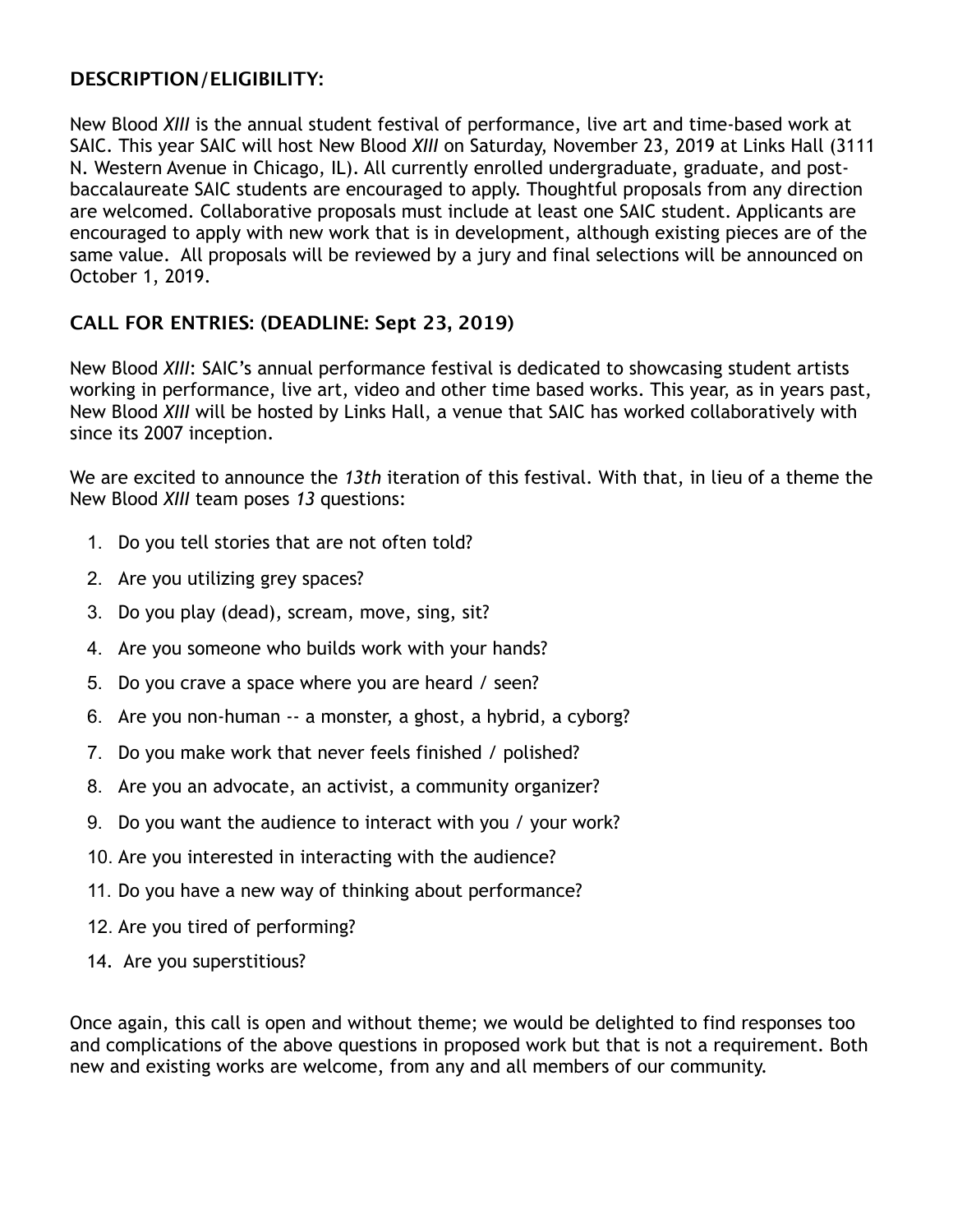#### **NEW BLOOD XIII /LINKS HALL INFORMATION SESSION:**

On September 11th 2019 in the Sullivan Galleries Conference Room (33 S. State Street, 7th floor) at 4:15 we will hold an information session on New Blood XIII. This will be a chance to ask anyone on our team specific questions in regards to the New Blood XIII application and process.

In addition sometime in September (date and time TBA), there will be an information session hosted at Links Hall. Refer to the New Blood page of the Sullivan Galleries website for updated information about the time and date of this event. At this information session Student Coordinators Reva Kashikar, Gabriel Chalfin-Piney and Dove Rutter will review the application process and call-for-entries. A representative from Links Hall will review the spaces and equipment available and be able to answer specific questions about what is possible at the venue. Producer Lauren Steinberg will also be present to answer questions regarding the safety and security guidelines of SAIC.

#### **PROPOSAL REQUIREMENTS**:

Please complete the Slideroom form including:

-Basic personal information

-Artist statement (150 words)

-Proposal Summary (2-3 sentences)

-Clear description of *the form AND content* of the proposed performance, installation, film/ video, sound work or other time-based work.

-List of technical needs

-Brief description of how your portfolio documentation relates to your current proposal

Upload your Résumé(s), 2 page maximum (PDF format only)

Upload documentation of past work (5 min of video/audio or 10 jpegs or combination)

Please submit documentation of past work in support of your proposed project. If you have images or video of the proposed work please include these in your portfolio.

Make sure that video is edited/excerpted to the section you want to present. Video files may be uploaded, or you may provide a link to a video hosted on vimeo or youtube.

For each image you will be asked to provide the Title, Year Completed, Medium/Materials, Dimensions/Duration, if the piece was collaborative, if the image is documentation of the proposed work, and will have the opportunity to give a brief description of the work (optional).

For each video you will be asked to provide Title, Year Completed, Medium, Duration of Original Work, if the piece was collaborative, if the video is documentation of the proposed work, and will have the opportunity to give a brief description of the work (optional). Please make sure to contextualize what is shown in the video (documentation of performance, video for installation, original video piece, documentation of improvisational music etc.)

NOTE: Artists are responsible for obtaining all releases and permissions when using copyrighted material. Artists are also responsible for obtaining "photo releases" from any additional performers who participate in their work. All performances must adhere to SAIC's safety and security guidelines (available at the front desk of the Sullivan Galleries).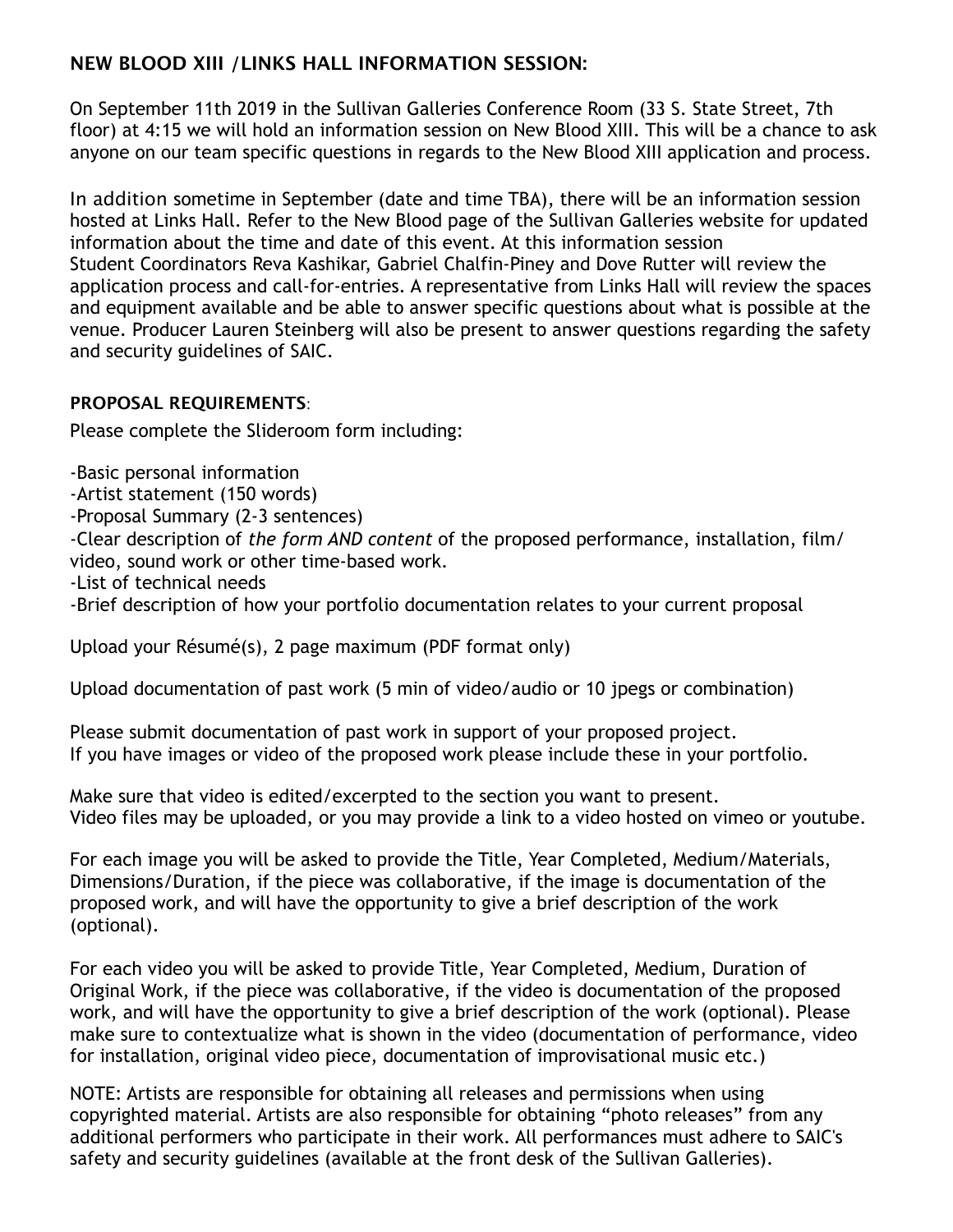**CONTACT INFORMATION -** Please direct all questions to:

#### **New Blood IX Student Coordinators:**

Dove Rutter (they/them) : [grutte@artic.edu](mailto:grutte@artic.edu) Reva Kashikar (she/her): [rkashikar@saic.edu](mailto:rkashikar@saic.edu) Gabriel Chalfin-Piney (he/him): [gchalf@saic.edu](mailto:gchalf@saic.edu)

#### **New Blood XIII Performance Coordinator:**

Lauren Steinberg (she/her) at [lstein3@artic.edu](mailto:lstein3@artic.edu)

#### **Sullivan Galleries**

The School of the Art Institute of Chicago 33 S. State Street, 7th floor, Chicago, IL 6060[3 http://www.saic.edu/exhibitions](http://www.saic.edu/exhibitions)

#### **ABOUT THE DEPARTMENT OF EXHIBITIONS/EXHIBITION STUDIES:**

The experience of exhibiting work is central to our academic mission. Our exhibitions and events provide a forum for the development and exchange of ideas among students, faculty, staff, visiting artists, and curators, continually exploring and rethinking the assumptions and practices that surround art and its presentation. Exhibitions/Exhibition Studies is an integrated academic and administrative department that advances and coordinates these activities. Committed to a diversity of approaches and opportunities for professional training, E/ES has an equal interest in all kinds of art forms.

#### **ABOUT LINKS HALL:**

Links Hall is a non-profit organization and venue that encourages artistic innovation and public engagement by maintaining a facility and providing flexible programming for research, development and presentation of new work in the performing arts. In 2013, Links Hall moved to its current home at the old Viaduct Theatre, and is now in a collaborative space partnership with Constellation, a venue for experimental music programming. The complex has a lobby entrance and bar, two main performance spaces: Studio A (a white box) and Studio B (a black box).

**Studio A** is our White Box. All of the walls are white, with the exception of the west wall. It is mostly glass bricks, with some white wall around them. We have opaque white curtains to cover the windows. The floor is blonde, sprung wood, seating risers are painted medium value grey.

The performance space is 40'-6" wide and 34' deep. Height to the ceiling trusses is 10', to the lighting grid is appx. 11'. A sound system and theatrical lighting is available.

**Studio B** is our Black Box. All of the walls are black. The floor is dark sprung wood (no tape allowed on the floor); moveable seating risers with 100 (proscenium) and 150 (thrust); no windows.

The performance space is appx. 40" wide and 30' deep, with the moveable seating risers make this somewhat flexible. On the north wall there is a 37" high, 12'x19' stage. Height to the ceiling trusses is 10', to the lighting grid is appx. 11'. A sound system and theatrical lighting is available.